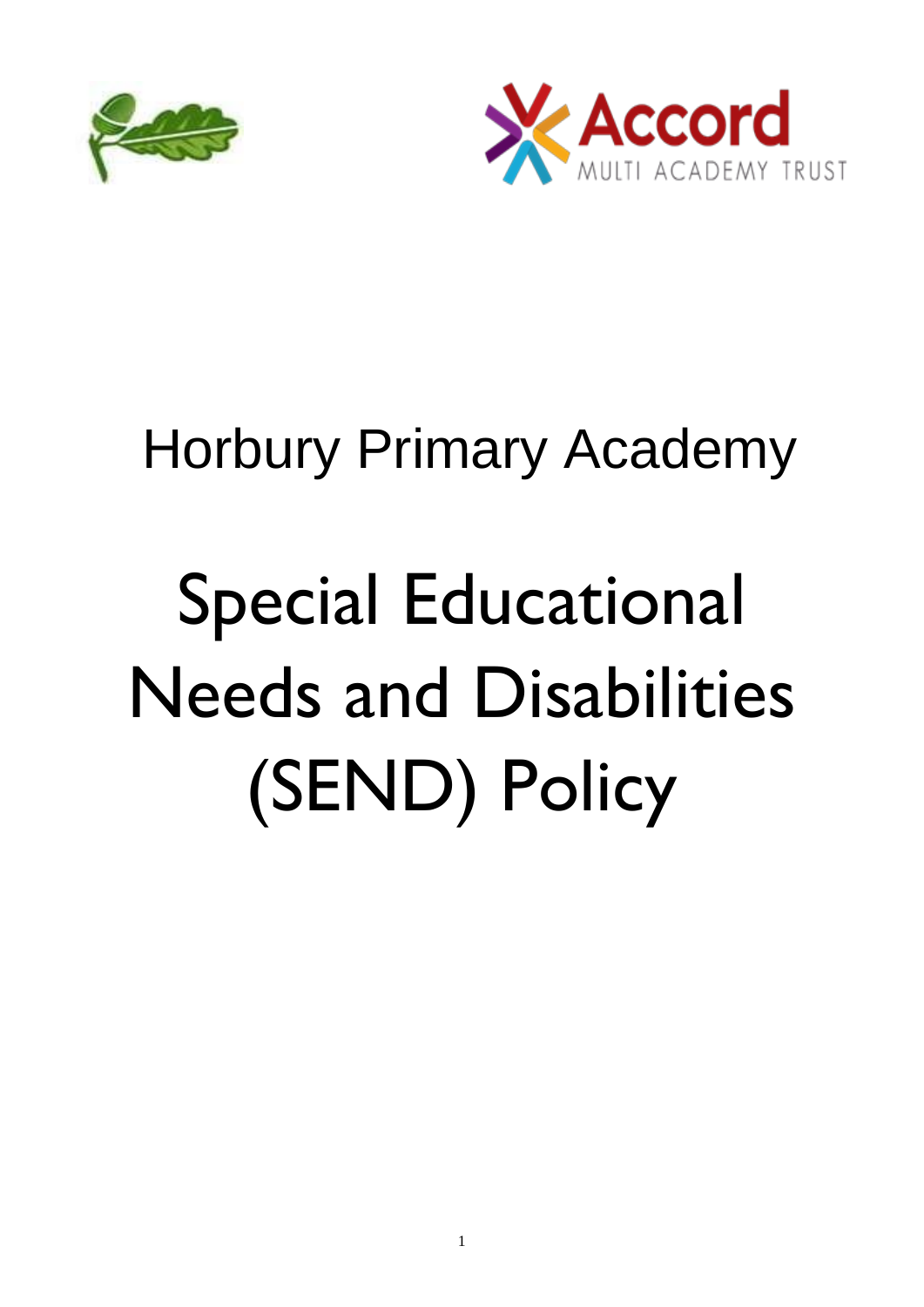| <b>Document Detail</b>   |                                                          |  |  |  |
|--------------------------|----------------------------------------------------------|--|--|--|
| Document Type:           | <b>Education Policy</b>                                  |  |  |  |
| <b>Document Name:</b>    | Special Educational Needs and Disabilities (SEND) Policy |  |  |  |
| Purpose:                 | To meet statutory requirements in relation to SEND       |  |  |  |
| <b>Version Number</b>    | 4.0                                                      |  |  |  |
| <b>Effective from:</b>   | 16 March 2022                                            |  |  |  |
| Owner:                   | <b>Heather Collin</b>                                    |  |  |  |
| <b>Approved by</b>       | <b>Academy Education Committee</b>                       |  |  |  |
| <b>Next Review Date:</b> | 16 March 2023                                            |  |  |  |
| <b>Consultation:</b>     | <b>SEND Department of Wakefield Council,</b>             |  |  |  |
|                          | Accord MAT Board of Trustees, Accord MAT CEO,            |  |  |  |
|                          | <b>Academy Principal and Academy SENDCo</b>              |  |  |  |

| <b>Approvals</b> |                          |                  |             |  |  |
|------------------|--------------------------|------------------|-------------|--|--|
| <b>Name</b>      | <b>Position</b>          | <b>Signature</b> | <b>Date</b> |  |  |
| J D Leam         | <b>Chair of Trustees</b> | JD Leam          | 28.3.2022   |  |  |
| A Warboys        | <b>CEO</b>               | A Warboys        | 28.3.2022   |  |  |

| <b>Document History</b> |                   |                             |                                                       |  |  |  |
|-------------------------|-------------------|-----------------------------|-------------------------------------------------------|--|--|--|
| <b>Version</b>          | <b>Date</b>       | <b>Author</b>               | <b>Note of Revisions</b>                              |  |  |  |
| 2                       | <b>July 2020</b>  | Board of<br><b>Trustees</b> | Due to Covid-19 review date extended<br>to 31/12/2020 |  |  |  |
|                         | <b>March 2021</b> | V Martin<br>(SENCo)         | No changes                                            |  |  |  |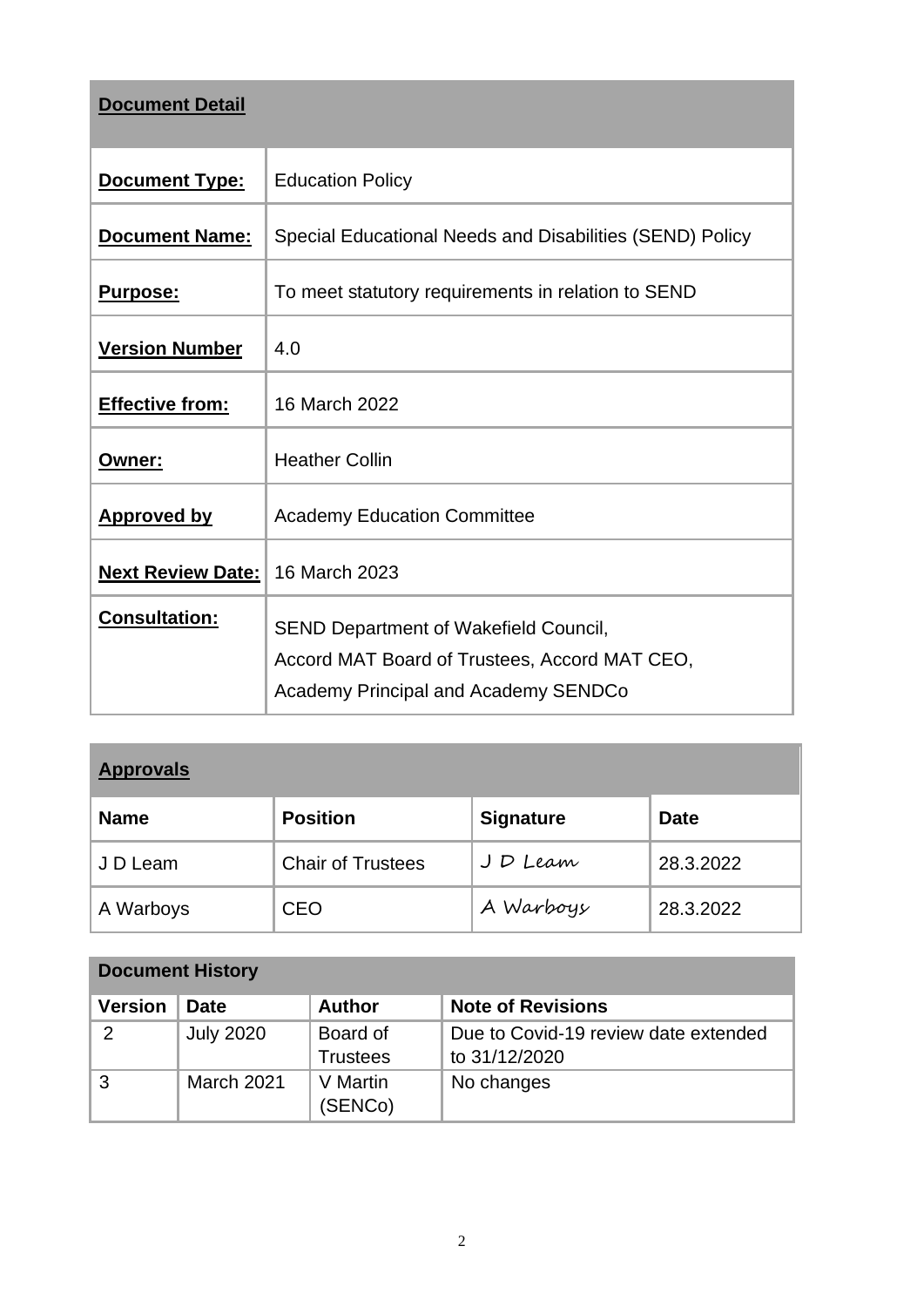| <b>March 2022</b> | H Collin<br>(SENCo) | Changes in wording: Principal replaced<br>with Headteacher, one-page profile<br>replaced with supporting me to learn<br>plan, looked after child replaced with<br>Child in Care. |
|-------------------|---------------------|----------------------------------------------------------------------------------------------------------------------------------------------------------------------------------|
|                   |                     | Addition of Learner Profiles and<br>Provision maps                                                                                                                               |

#### **Introduction**

The Accord Multi Academy Trust is a single legal entity, therefore references to "the Trust" in this policy should be considered as inclusive of its Academies.

#### **1. Policy Statement and Principles**

- 1.1 The Accord Multi Academy Trust recognises the achievements and abilities of all of our pupils. We value the contributions that every child can make to the educational and cultural life of our academies. We are committed to offering an inclusive curriculum to ensure the best possible progress for all our pupils whatever their needs or abilities. All staff will actively seek to raise achievement, remove barriers to learning and increase physical and curricular access for all. All pupils with SEND are valued, respected and equal members of our community.
- 1.2 This policy works in conjunction with other relevant policies all of which safeguard the interests and welfare of children. Policies are reviewed annually, or updated if national guidance requires it during the course of the year. Relevant policies can be found on each Academy's website. These include:
	- Accessibility Plan
	- Anti-bullying Policy
	- Safeguarding Policy
	- Behaviour and Exclusions Policy
	- Managing Medicines Policy
	- SEND Information Report (Local Offer)
- 1.3 Principles

We believe in raising the aspirations and expectations of young people within our academies. In relation to pupils with SEND, we focus on the outcomes for each individual child and how to help them to overcome the barriers for learning. All children and young people are entitled to an education that enables them to make progress.

We believe that local children should attend local schools and we are not, and never will be, selective in our admissions: we are fully inclusive and welcome children from vulnerable groups, e.g. SEND, LAC, etc.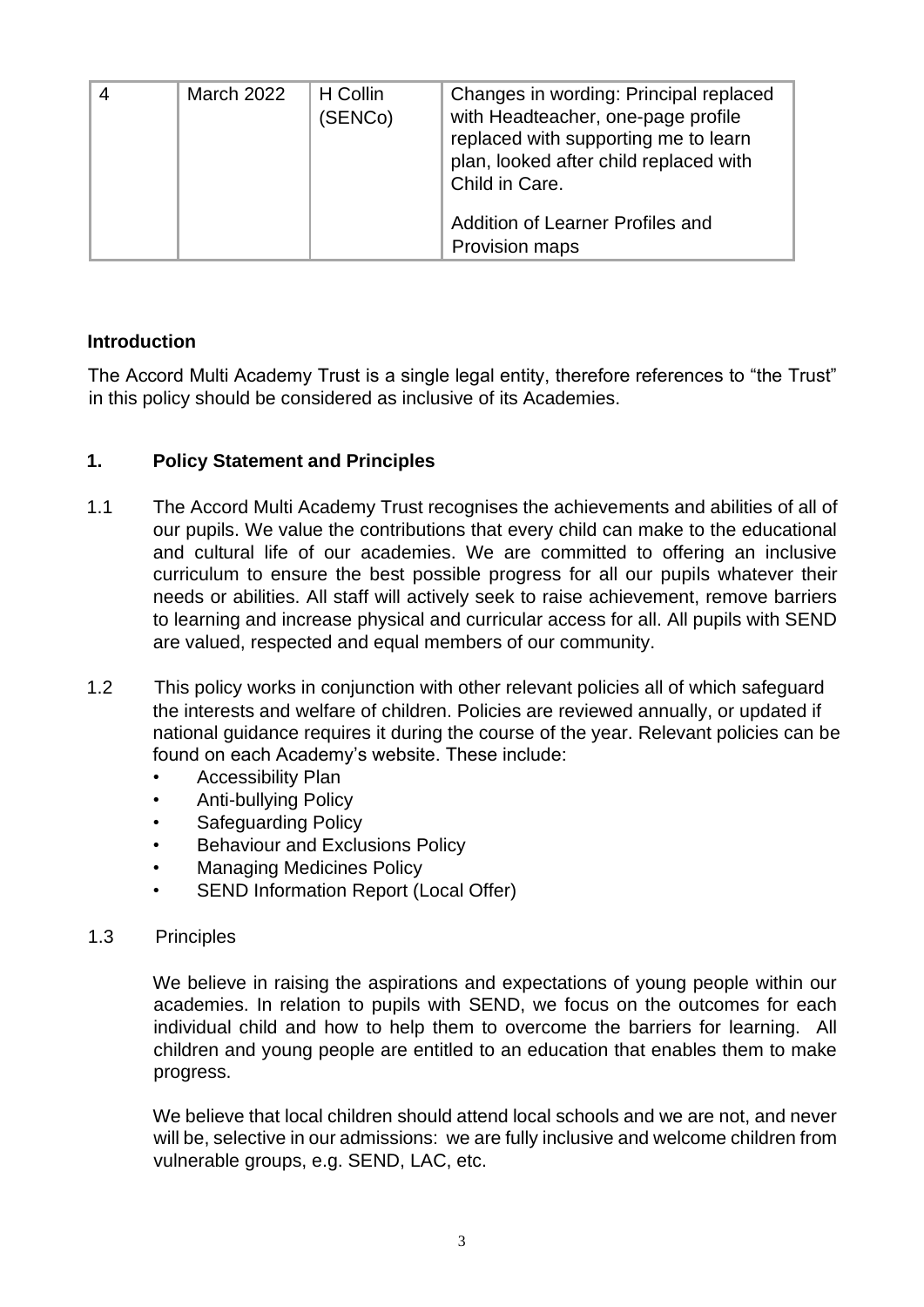#### 1.4 Policy Aims

Our overarching aim is to create an atmosphere of encouragement, acceptance, respect for achievements and sensitivity to individual needs, in which all young people can thrive by paying attention to these specific areas:

- work within the guidance provided in the SEND Code of Practice, Jan 2015;
- identify and provide for pupils who have special educational needs and additional needs;
- monitor the progress of all pupils, to identify needs as they arise and to provide intervention and support as early as possible;
- provide full access to the curriculum through quality first teaching and differentiated planning;
- involve parents/carers at every stage in plans to meet their child's additional needs;
- involve the children themselves in planning and in any decision making that affects them.

#### 1.5 Definitions

- **Child/Children/Pupil/Student** includes everyone under the age of 18.
- **Headteacher** the person with overall accountability for the Academy to the Academy Education Committee (AEC) and the Trust. This could mean Executive Principal, Principal and/or Head of Academy.
- **Staff** refers to all those working for or on behalf of the Academy / Trust, full time or part time, temporary or permanent, in either a paid or voluntary capacity.
- **Parent** refers to birth parents and other adults who are in a parenting/carer role, for example step-parents, foster carers and adoptive parents.
- **SENDCo**  Each Academy will have an appointed Special Educational Needs Coordinator (SENDCo)
- **Learner Profiles –** Pupils who have a particular need or diagnosis but do not require individual targets may have a learner profile. This outlines what the needs are and how these should be managed.
- **Supporting Me to Learn Plans –** Supporting me to learn plans provide practical strategies and guidance for teaching staff to best support SEND students within lessons. They are seen as a working document which can be constantly refined and amended when used.
- **My Support Plan (MSP)** This is document which the academy will use to request a statutory assessment from the local authority. It forms the basis for the subsequent EHCP (if determined as appropriate) and should remain in place, even if the decision is to not proceed to a statutory assessment.
- **Educational Health Care Plan (EHCP)** An EHCP is a legally binding document which sets out the child or young person's needs, the provision they require and the educational placement they should attend. The EHCP should be detailed and contain specific information about the support that should be delivered.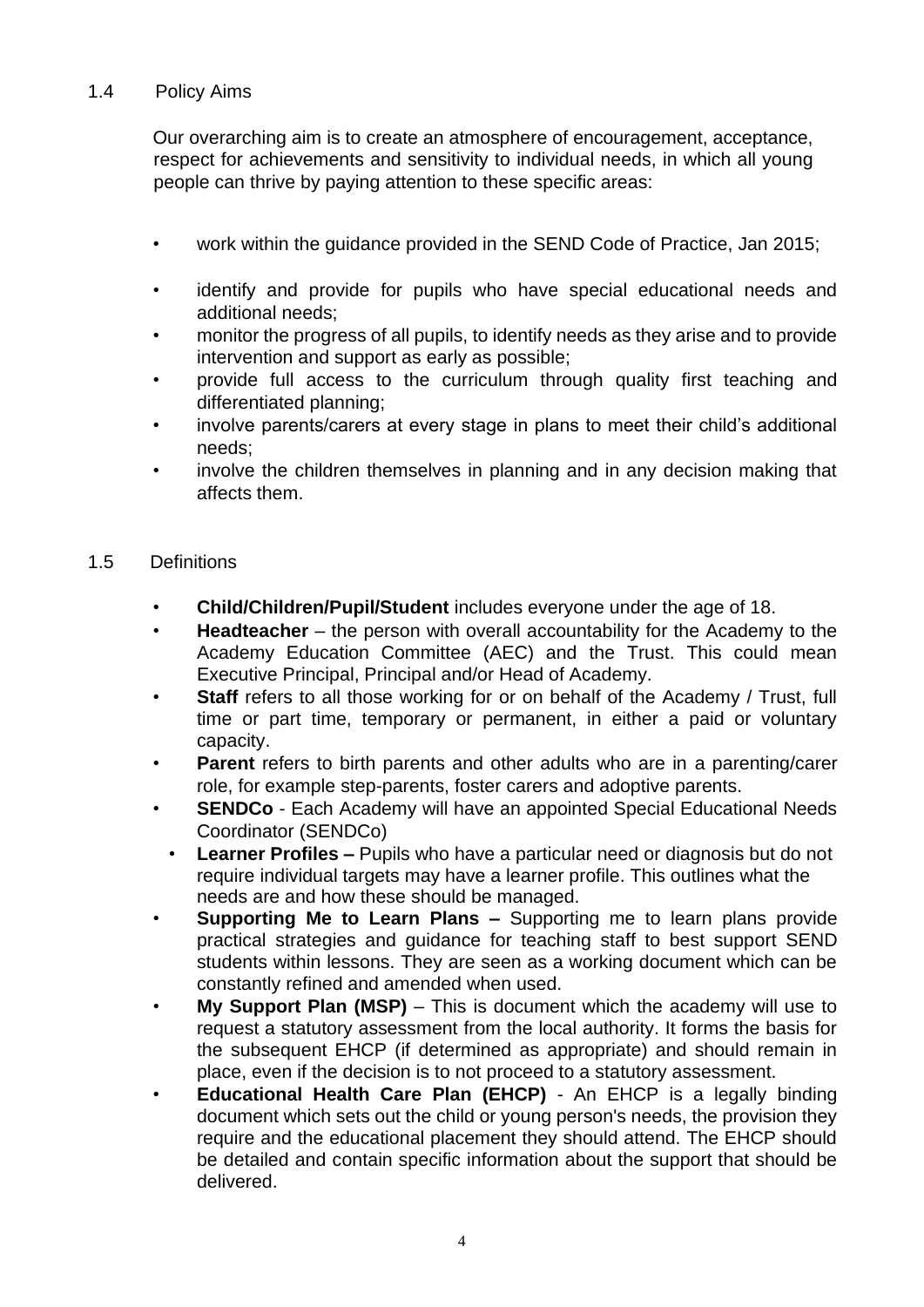- **SEND Register** This is the document within the academy that lists all pupils with SEND requirements and is updated by the SENDCo on a requiar basis.
- **Provision Maps** These are documents produced each term by class teachers which identify interventions groups, starting points and then outcomes of the intervention.
- 1.6 Types of SEND SEND is divided into 4 types:
	- Communication and Interaction this includes children with speech and language delay, impairments or disorders, specific learning difficulties such as dyslexia, dyscalculia, dysgraphia and dyspraxia, hearing impairment, and those who demonstrate features within the autistic spectrum.
	- Cognition and Learning this includes children who demonstrate features of moderate, severe or profound learning difficulties or specific learning difficulties or specific learning difficulties such as dyslexia, dyscalculia, dysgraphia or dyspraxia.
	- Social, mental and Emotional Health this includes children who may be withdrawn or isolated, disruptive or disturbing, hyperactive or lack concentration.
	- Sensory and/or Physical Needs this includes children with sensory, multisensory and physical difficulties.

# **2. SEND Legislation & Guidance**

This policy complies with the statutory requirement laid out in the SEND Code of Practice  $0 - 25$  (Jan 2014) and has been written with reference to the following guidance and documents:

- The Equality Act 2010
- SEND Code of Practice  $0 25$  years (Jan 2014)
- Schools SEND Information Report Regulations ( Sept 2014)
- Statutory Guidance on Supporting students at school with medical conditions (Dec 2015)
- Keeping Children Safe in Education (Sept 2018)

#### **3. Roles and Responsibilities**

- 3.1 The Board of Trustees
	- The Board of Trustees is responsible for ensuring SEND policies and procedures are in place and adhered to across the Trust.
	- It ensures that the Trust creates a culture of inclusion, valuing the contributions that every child can make to the educational and cultural life of our academies. It ensures that Academies offer an inclusive curriculum to ensure the best possible progress for all pupils whatever their needs or abilities.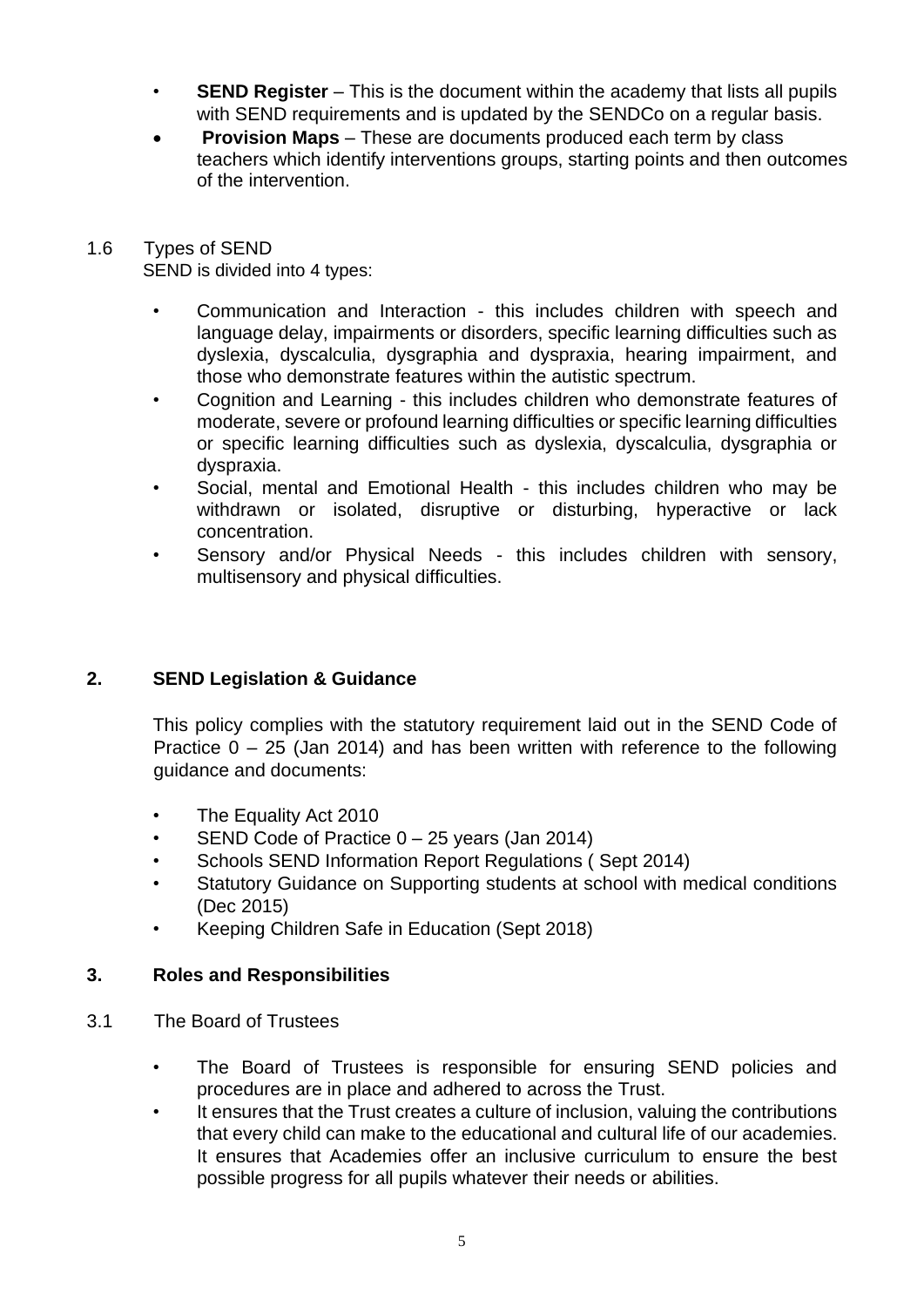- The Board of Trustees, through the Scheme of Delegation, delegates the day to day management and implementation of SEND to the Academy Education Committee and Principals of each Academy within the Trust.
- 3.2. Chief Executive Officer (CEO)
	- The CEO will ensure that procedures are in place to monitor that SEND policies and procedures are in place and adhered to across the Trust.
- 3.3. The Academy Education Committee (AEC)

In line with Trust Scheme of Delegation, the AEC ensures that the Academy:

- Ensures the Academy fosters a culture where the inclusion of all pupils is paramount and staff feel confident to challenge over any concerns.
- They have regard to the requirements of the Code of Practice for Special Educational Needs (2014)
- They are fully informed about SEND issues, so that they can play a major part in academy self-review.
- Develops a training strategy that ensures all staff receive information about the Academy's SEND arrangements on induction, which is regularly updated.  $\square$ Monitors performance of SEND pupils on a regular basis.
- 3.4 The Headteacher:
	- Creates a culture where the inclusion of all pupils is paramount and staff feel confident to challenge over any concerns.
	- Ensures that the SEND Policy is implemented and followed by all staff
	- Allocates sufficient time, training, support and resources, including cover arrangements when necessary, to enable the SENDCo to carry out their role effectively.
	- Works closely with the SENDCo and ensures job descriptions reflect the role.
	- Ensures induction and training of all staff.
	- Works closely with the Central Trust team and CEO as required.
	- Monitors and reports to the AEC about the implementation of the SEND policy and related procedures and outcomes.
	- The Principal may delegate this role to a designated member of SLT.
- 3.5 The SEND Coordinator:
	- The Academy has appointed a member of staff to the role of SEND Coordinator (SENDCo), specifically Heather Collin
	- The SENDCo will take **lead responsibility** for SEND arrangements. This is explicit in the role holder's job description.
	- This person will have the appropriate status and authority within the Academy to carry out the duties of the post.
	- The SENDCo will be given the time, funding, training, resources and support to provide advice and support to other staff on SEND arrangements, to take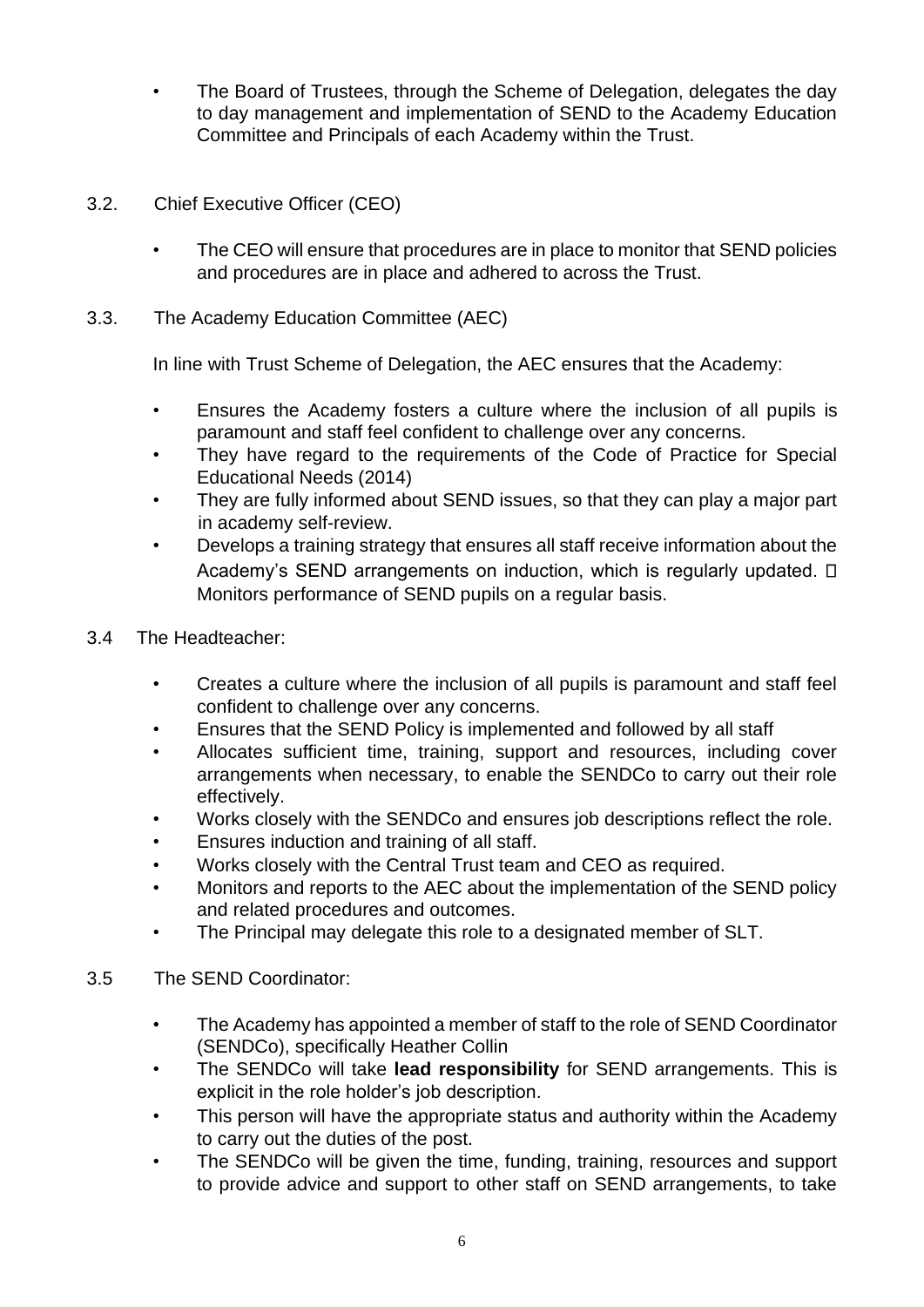part in strategy discussions and inter-agency meetings, and/or to support other staff to do so, and to contribute to the assessment of children.

The SENDCo's responsibilities include:

- Overseeing the day to day operation of the school's SEND policy
- Co-ordinating the provision for young people with special educational needs
- Ensuring that an agreed, consistent approach is adopted
- Liaising with and advising other school staff
- Helping staff to identify young people with special educational needs
- Carrying out assessments and observations of young people with specific learning problems
- Supporting class teachers in devising strategies, drawing up My Support Plans, setting targets appropriate to the needs of the child, and advising on appropriate resources and materials for use with children with special educational needs and on the effective use of materials and personnel in the classroom
- Monitoring class provision maps where intervention groups are identified, and outcomes are recorded each term.
- Liaising closely with parents of pupils with SEND alongside class teachers, so that they are aware of the strategies that are being used and are involved as partners in the process
- Liaising with outside agencies, arranging meetings and providing a link between these agencies, class teachers and parents
- Maintaining the academy's SEND register and records
- Assisting in the monitoring and evaluation of progress of pupils with SEND through the use of existing school assessment information
- Contributing to the in-service training of staff
- Liaising with the SENDCos in receiving schools and/or other primary schools to help provide a smooth transition from one to the other.
- 3.6 All Staff
	- Staff are responsible for following the guidance in this policy and as provided by the SENDCo to support the learning and development of pupils within the Academy.

# **4. IDENTIFYING SPECIAL EDUCATIONAL NEEDS**

The Code of Practice identifies 4 broad categories of need: Communication and Interaction; Cognition and Learning; Social, Emotional and Mental Health difficulties; Sensory and/or Physical. The purpose of identification is to work out what action the academy needs to take, not to fit a pupil into a category. We believe that identifying need at the earliest point and then making effective provision improves long-term outcomes for the child.

A pupil has SEND when their learning difficulty or disability calls for special educational provision, namely provision **different from** or **additional to** that normally available to pupils of the same age. This means provision that goes beyond the differentiated approaches and learning arrangements normally provided as part of high quality, personalised teaching.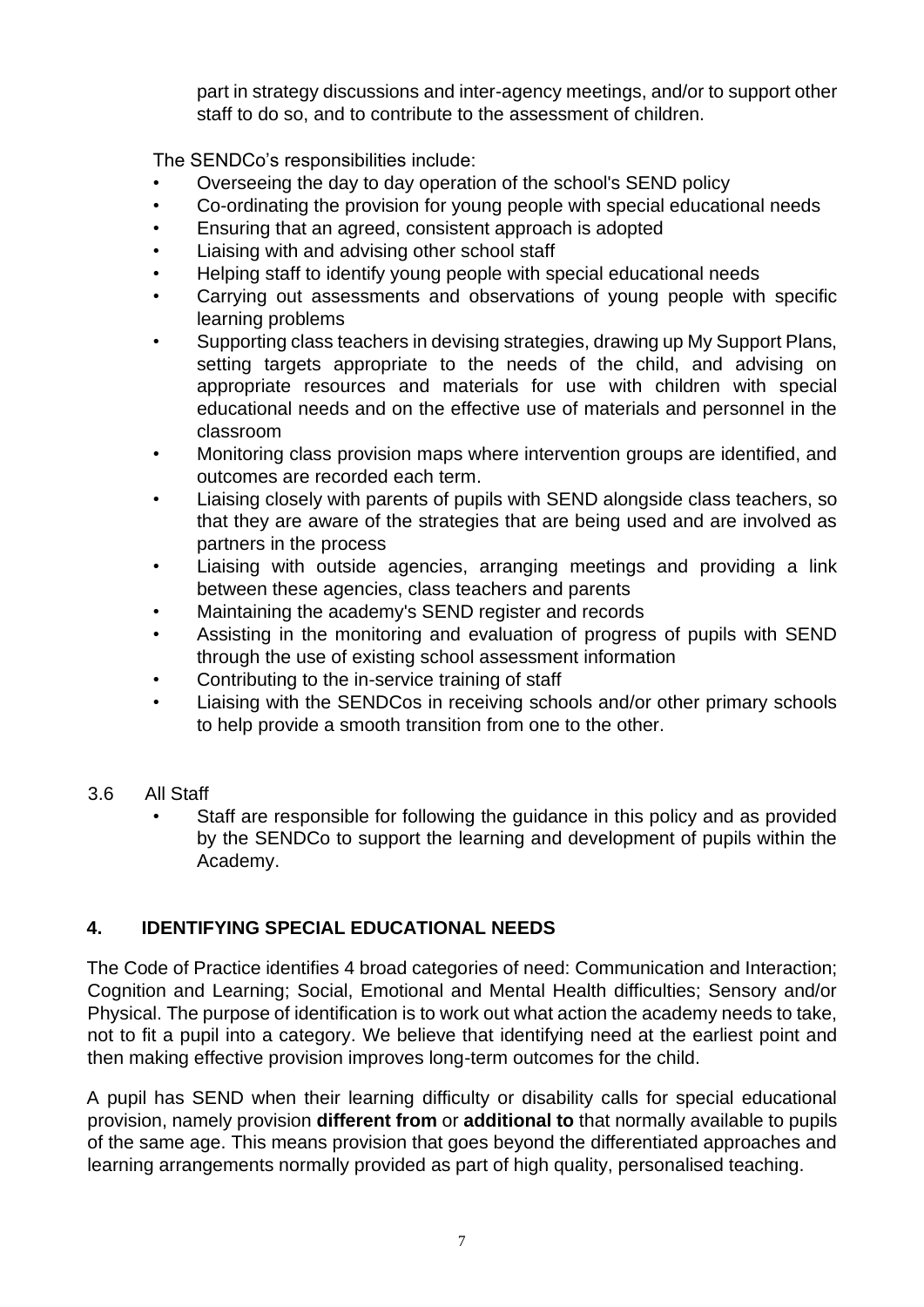Assessments of attainment progress are made every half-term and those pupils making less than expected progress, given their age and individual circumstances, are identified. This can be characterised by progress which:

- is significantly slower than that of their peers starting from the same baseline
- fails to match or better the child's previous rate of progress
- fails to close the attainment gap between the child and their peers
- widens the attainment gap

It can include progress in areas other than attainment – for instance, where a pupil needs to make additional progress with wider development or social needs in order to make a successful transition to adult life. These assessment reviews are made every term. For children with an EHCP one of the three reviews will be the statutory EHCP Annual Review.

We identify the needs of pupils by considering the needs of the whole child, not just the special educational needs of the child.

The following are NOT SEND but may impact on progress and attainment:

Disability (the Code of Practice outlines the "reasonable adjustment "duty for all settings and schools provided under current Disability Equality legislation. The following alone do not constitute SEND)

- Attendance and Punctuality
- Health and Welfare
- Being subject to a Child Protection or Child in need Plan o EAL
	- o Being in receipt of Student Premium Grant
	- o Being a Child in Care (CiC)
	- o Being a child of Serviceman/woman

We observe two key duties:

- We must not directly or indirectly discriminate against, harass or victimise disabled children and young people
- We must make reasonable adjustments, including the provision of auxiliary aids and services, to ensure that disabled children and young people are not at a substantial disadvantage compared with their peers. This duty is anticipatory - it requires thought to be given in advance to what disabled children and young people might require and what adjustments might need to be made to prevent that disadvantage

# **5. A GRADUATED APPROACH**

Teachers are responsible and accountable for the progress and development of the pupils in their classroom, including where pupils access support from Teaching Assistants or specialist staff. The identification of SEND is built into the overall approach to monitoring the progress and development of all pupils. High quality teaching, differentiated for individual pupils, is the first step in responding to pupils who have or may have SEND. All teachers, supported by the Senior Leadership Team, assess progress of all pupils every half-term.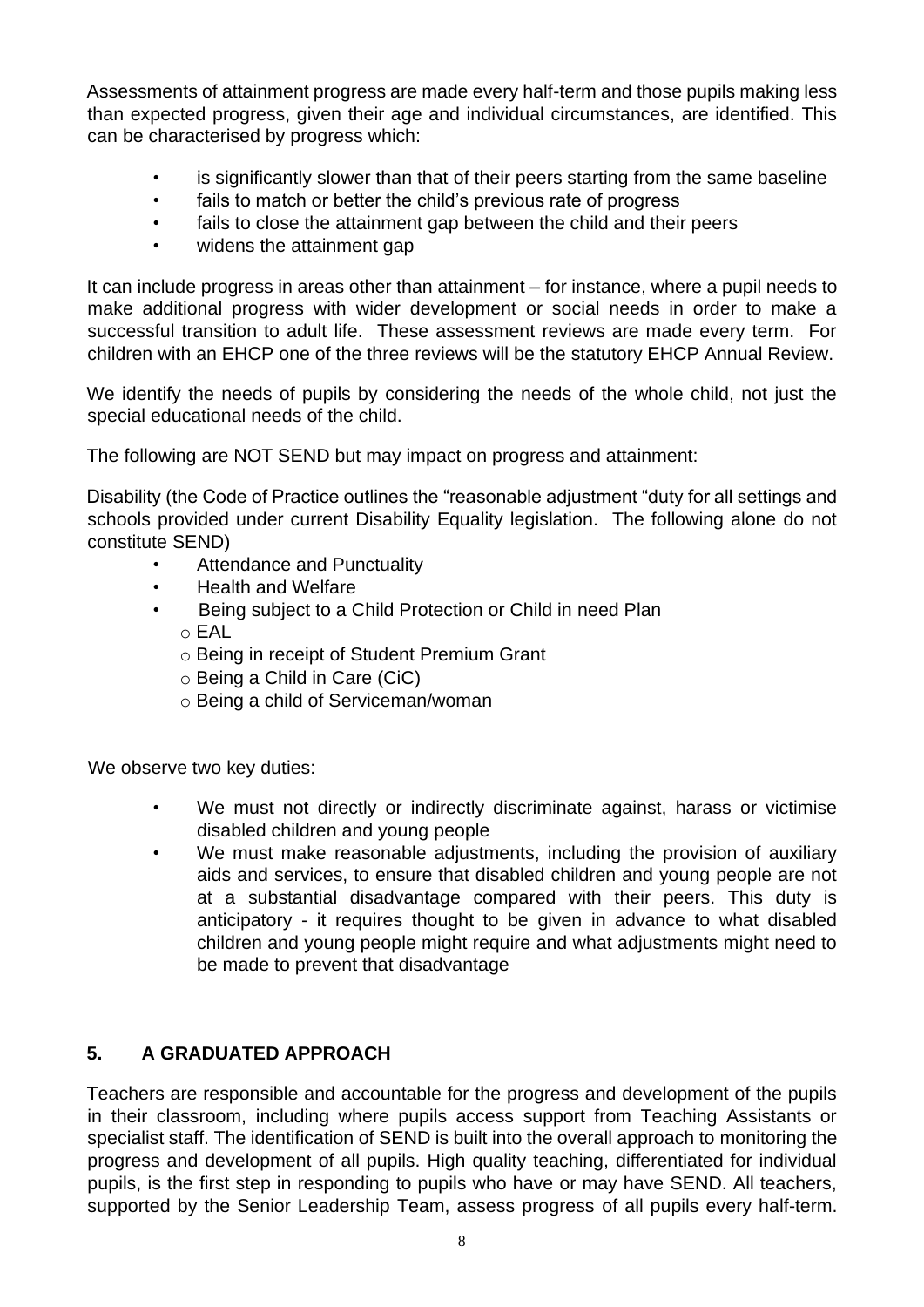The Senior Leadership Team regularly and carefully review the quality of teaching for all pupils, including those at risk of underachievement, by classroom observations and half termly progress meetings. This includes reviewing and, where necessary, improving, teachers' understanding of strategies to identify and support vulnerable pupils and their knowledge of the SEND most frequently encountered. Where pupils are falling behind or making inadequate progress given their age and starting point they will be placed on a focused and carefully monitored intervention programme.

In deciding whether to make special educational provision, the SENDCo will consider all of the information gathered from within the academy about the pupil's progress. Pupils are only identified as SEND if they do not make adequate progress once they have had all the intervention, adjustments and good quality personalised teaching. This information gathering will include an early discussion with the pupil, their parents and teachers, developing a good understanding of the pupil's areas of strength and difficulty, the parents' concerns, the agreed outcomes sought for the child and the next steps. Consideration of whether special educational provision is required starts with the desired outcomes, including the expected progress and attainment and the views and wishes of the pupil and their parents. This then helps determine the '**different from'** or '**additional to'** support / provision that is needed. The overriding purpose of this early action is to help the pupil achieve the identified outcomes and remove any barriers to learning. When it is decided that a pupil does have SEND, the decision is recorded in the academy's SEND register and the pupil's parents are informed that special educational provision is being made.

5.1 SEND Support in the Academy

When a pupil is identified as having SEND, our aim is to remove their barriers to learning and put effective special educational provision in place, which is recorded on the child's onepage profile. This SEND Support takes the form of a four-part cycle, known as the graduated approach, which supports the pupil in making good progress and securing good outcomes. This draws on more detailed approaches and more specialist expertise in successive cycles in order to match interventions to the SEND of the child.

#### **Assess**

In identifying a child as needing SEND support the SENDCo, with support from the teacher, carries out a clear analysis of the pupil's needs in the form of a supporting me to learn plan. This draws on the teacher's assessment and experience of the pupil, their previous progress and attainment, the individual's development in comparison to their peers and national data, the views and experience of parents, the pupil's own views and, if relevant, advice from external support services. We take seriously any concerns raised by a parent and compare to our own assessment and information on how the pupil is developing. This assessment is reviewed regularly. This will help ensure that support and intervention are matched to need, barriers to learning are identified and overcome, and that a clear picture of the interventions put in place and their effect is developed. Pupils on the SEND register may be assessed against Wakefield Progression Steps rather than end of year expectations depending on academic ability.

#### **Plan**

All teachers and support staff who work with the pupil will be made aware of their needs, the outcomes sought, the support provided and any teaching strategies or approaches that are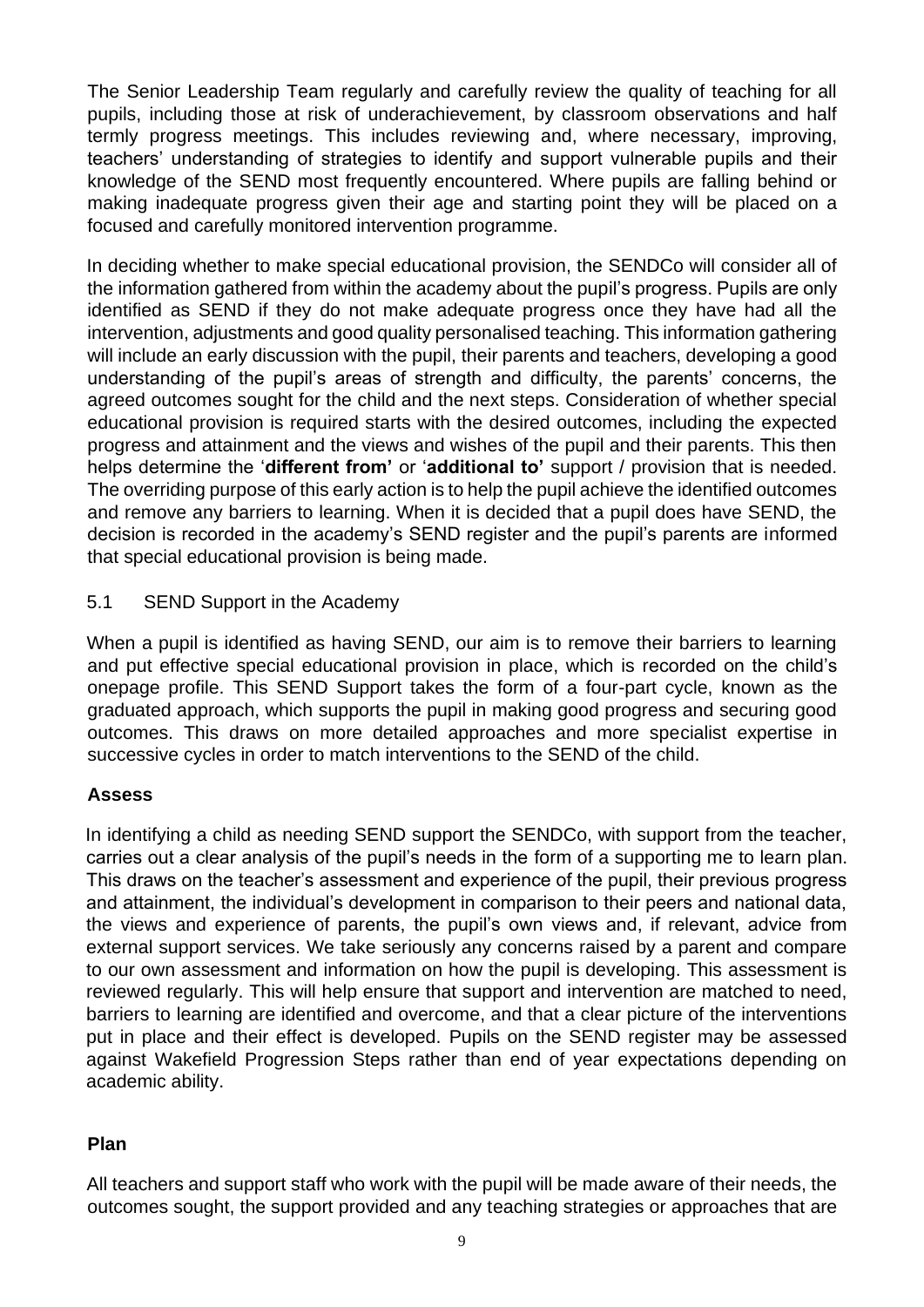required. This will be recorded on their supporting me to learn plan. The support and intervention provided is selected to meet the outcomes identified for the pupil. Parents will be made fully aware of the planned support and interventions.

#### **Do**

The class teacher remains responsible for working with the child in class on a daily basis, even when the interventions involve group or one-to-one teaching. They work closely with support staff or specialist teachers to plan and assess the impact of support and interventions and how they can be linked to classroom teaching. The SENDCo supports the class teacher in the further assessment of the child's particular strengths and weaknesses, in problem solving and advising on the effective implementation of support.

#### **Review**

The effectiveness of the support and interventions and their impact on the pupil's progress are reviewed every term, along with the views of the pupil and their parents. This then feeds back into the analysis of the pupil's needs. The class teacher, working with the SENDCo, revises the support in light of the pupil's progress and development, deciding on any changes to the support and outcomes in consultation with the parent and pupil.

Following reviews of the supporting me to learn plan if progress is not being made in collaboration with classroom teachers, parents and external agencies a pupil maybe identified as requiring a My Support Plan (MSP) this records what is important to the child/young person and their family and how best to support them. Contributions from all advice givers, a shared understanding of an individual's strengths and needs. What is in place and what needs to change for the pupil as well agreed outcomes and actions. MSP is not a statutory document.

However, it is the document which educational settings (including Pre-5 and Post-16 settings) will use to request a statutory assessment. It forms the basis for the subsequent EHC Plan (if determined as appropriate) and should remain in place, even if the decision is to not proceed to a statutory assessment.

5.2 Referral for an Education, Health and Care Plan (EHC Plan)

Where, despite the Academy having taken relevant and purposeful action through the SEND Support process to identify, assess and meet the SEND of the child or young person, the child or young person has not made expected progress the Academy or parents should consider requesting an Education, Health and Care (EHC) needs assessment. If we identify that additional funding and support are needed from the LA High Needs Block, we will then complete a funding request as per Local Authority procedures.

This will occur where the complexity of need or a lack of clarity around the needs of the child are such that a multi-agency approach to assessing that need, to planning provision and identifying resources, is required. The decision to make a referral for an Education, Health and Care Plan will be taken at a progress review.

The application for an Education, Health and Care Plans will combine information from a variety of sources including: parents, teachers, SENDCo, social care, health professionals and Educational Psychologists.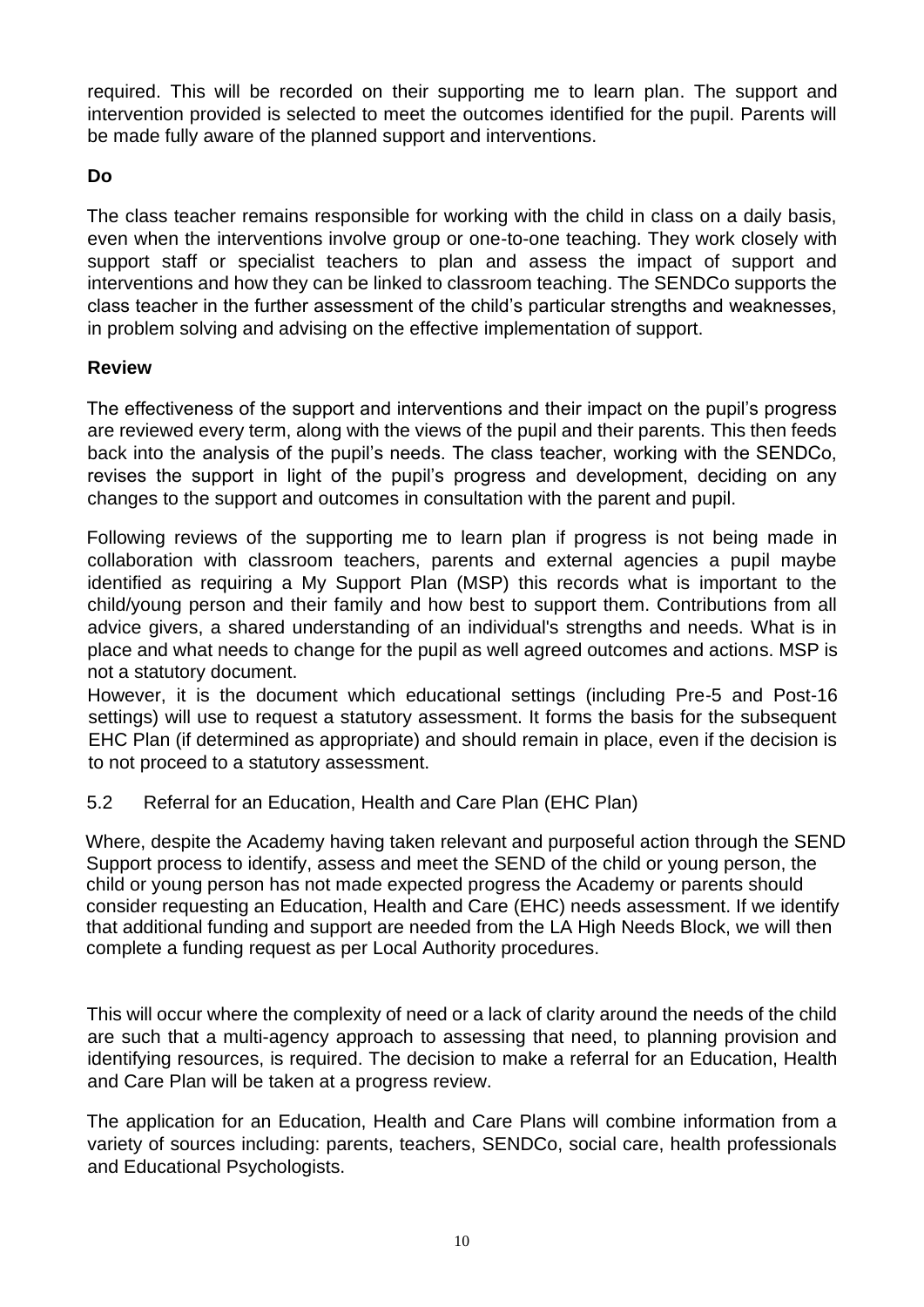Information will be gathered relating to the current provision provided, action points that have been taken, and the preliminary outcomes of targets set. The decision will be made by a local authority panel which will include people from education, health and social care about whether or not the child is eligible for an EHC Plan. Parents have the right to appeal against a decision not to initiate a statutory assessment leading to an EHC Plan.

Where a pupil has an EHC plan, the local authority must review that plan as a minimum every twelve months. The local authority can require schools to convene and hold annual review meetings on its behalf. The "assess / plan / do / review" cycle will still continue, and further agencies and professionals may get involved.

## **6. MANAGING PUPILS NEEDS ON THE SEND REGISTER**

The children who have been identified as having a SEND and are on the SEND register, either under the category of SEND Support or EHC plan, have their progress carefully monitored on a termly basis. This then highlights any areas of concern or underachievement, taking into the account the child's difficulties, and action is taken. Alongside this, each child will have their own supporting me to learn plane which identifies their barriers to learning, needs, clear outcomes and incorporates the assess/plan/do/review graduated approach set out by the Code of Practice (Jan 2015). The class teacher is responsible for maintaining, updating and evidencing progress according to the outcomes described in the plan. Alongside the supporting me to learn plan, some children will have a personalised provision timetable, which shows when the child is receiving provision that is in addition to or different from their peers.

These will both be reviewed as part of the 'assess / plan / do / review' process every term, involving a meeting with the parent and child. The SENDCo may also be in attendance. If we identify that we are unable to fully meet the needs of a pupil through our own provision arrangements, we can then refer to external agencies and professionals.

Pupils and parents are involved at every part of the process, their considerations and views will be taken into account and termly review meetings will be arranged. The teacher, parent and pupil will be fully aware of their role in meeting the outcomes and helping the child overcome their barriers to learning.

The SEND register is held in electronic format by the Academy. It is available for use by all staff.

# **7. CRITERIA FOR EXITING THE SEND REGISTER**

The SEND register is a flexible register. If children, when having received appropriate identified support, begin to make good progress and close the gap with their peers, can, in consultation with parents, come off the SEND register. If the child's needs are being managed successfully within the classroom with no different from or additional to support then the child no longer needs to be classed a SEND Support.

#### **8. SUPPORTING PUPILS AND FAMILIES**

All pupils should be involved in making decisions where possible right from the start of their education. The ways in which children are encouraged to participate should reflect the child's evolving maturity. Participation in education is a process that will necessitate all children being given the opportunity to make choices and to understand that their views matter.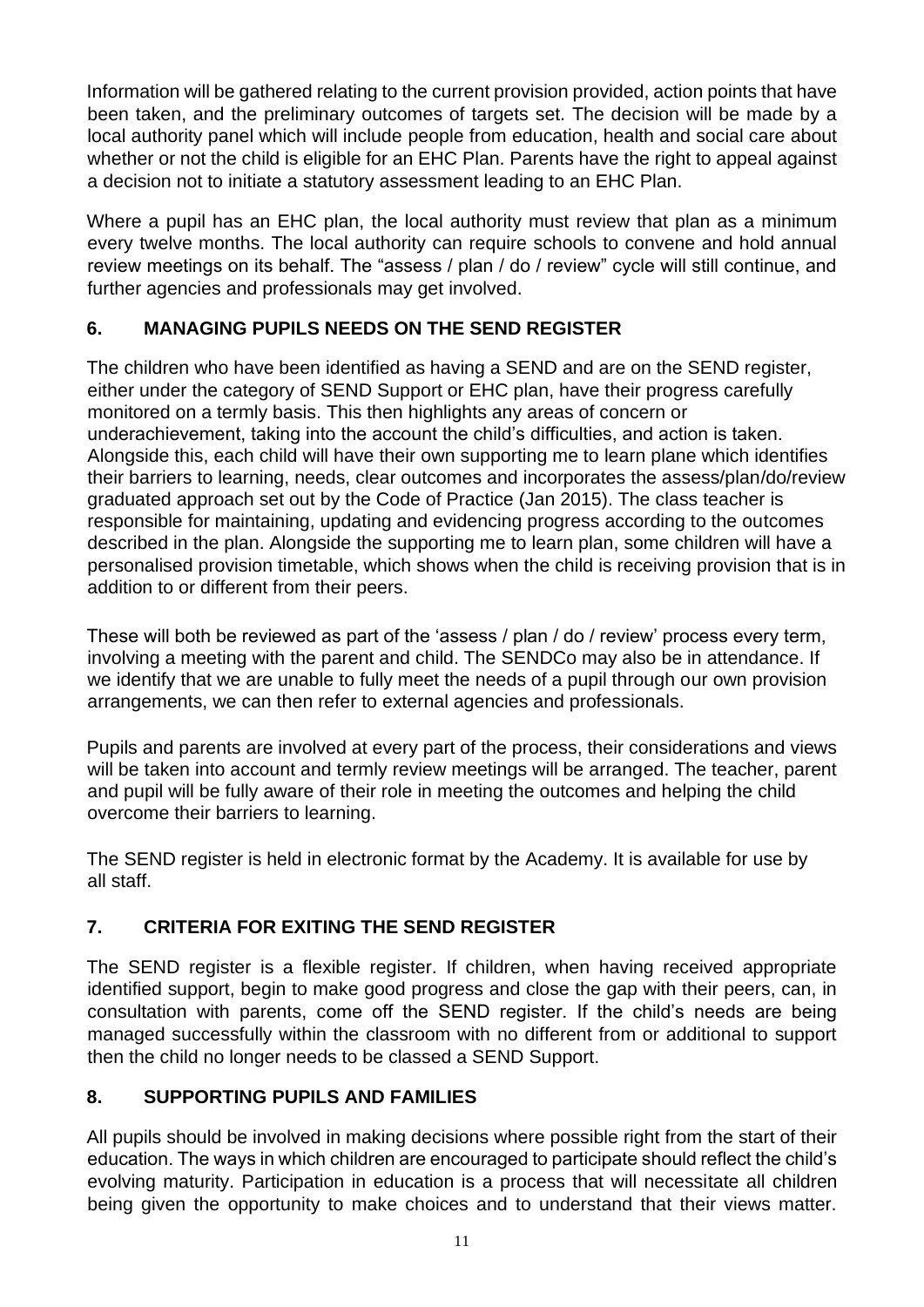Confident young people, who know that their opinions will be valued and who can practice making choices, will feel safe secure and supported throughout their educational experience.

We encourage pupils to participate in learning by:

- regular target setting in line with Academy policy
- participation in the Annual Review of EHC Plans
- participation in transition planning
- being involved in decision making
- Student Voice activities

The Academy SEND Information Report (Local Offer) is available on our website for parents to access. The Academy has links with other agencies which support the family and pupil. Admission arrangements can be found in the Academy Admissions Policy.

A transition process takes place for those children moving into school, moving between classes and into secondary school and into Post 16 education. Arrangements are made for all children but additional arrangements are put in place for those children who have Special Educational Provision, these are adapted to the needs of the child.

The LA has a Parent Partnership Service for the parents/carers of any child with SEND that provides advice and information about matters relating to those special educational needs and disabilities. Refer to the Local Authority's Local Offer information on their website for full information on Parent Partnership Services.

## **9. SUPPORTING PUPILS WITH MEDICAL CONDITIONS**

The Academy recognises that pupils with medical conditions should be properly supported so that they have full access to education, including trips and physical education. Some children with medical conditions may be disabled and where this is the case the Academy will comply with its duties under the Equality Act 2010.

Some may also have special educational needs (SEND) and may have an Education, Health and Care (EHC) plan which brings together health and social care needs, as well as their special educational provision and the SEND Code of Practice (Jan 2015) is followed.

Specific personalised arrangements are put in place in the Academy to support pupils with medical conditions.

#### 9.1 Pupil Privacy

Where invasive or intimate treatments are required then the person carrying out such a treatment should be of the same gender as the pupil receiving the treatment, unless agreed otherwise and with parental consent. One additional adult should be present whilst the treatment is carried out unless intimate care procedures indicate otherwise.

Those persons who volunteer to provide intimate or invasive treatments must be suitably trained. Where invasive or intimate treatments are required but no member of staff volunteers to provide it, the Principal and parents/carers must respect the staff's wishes not to do so.